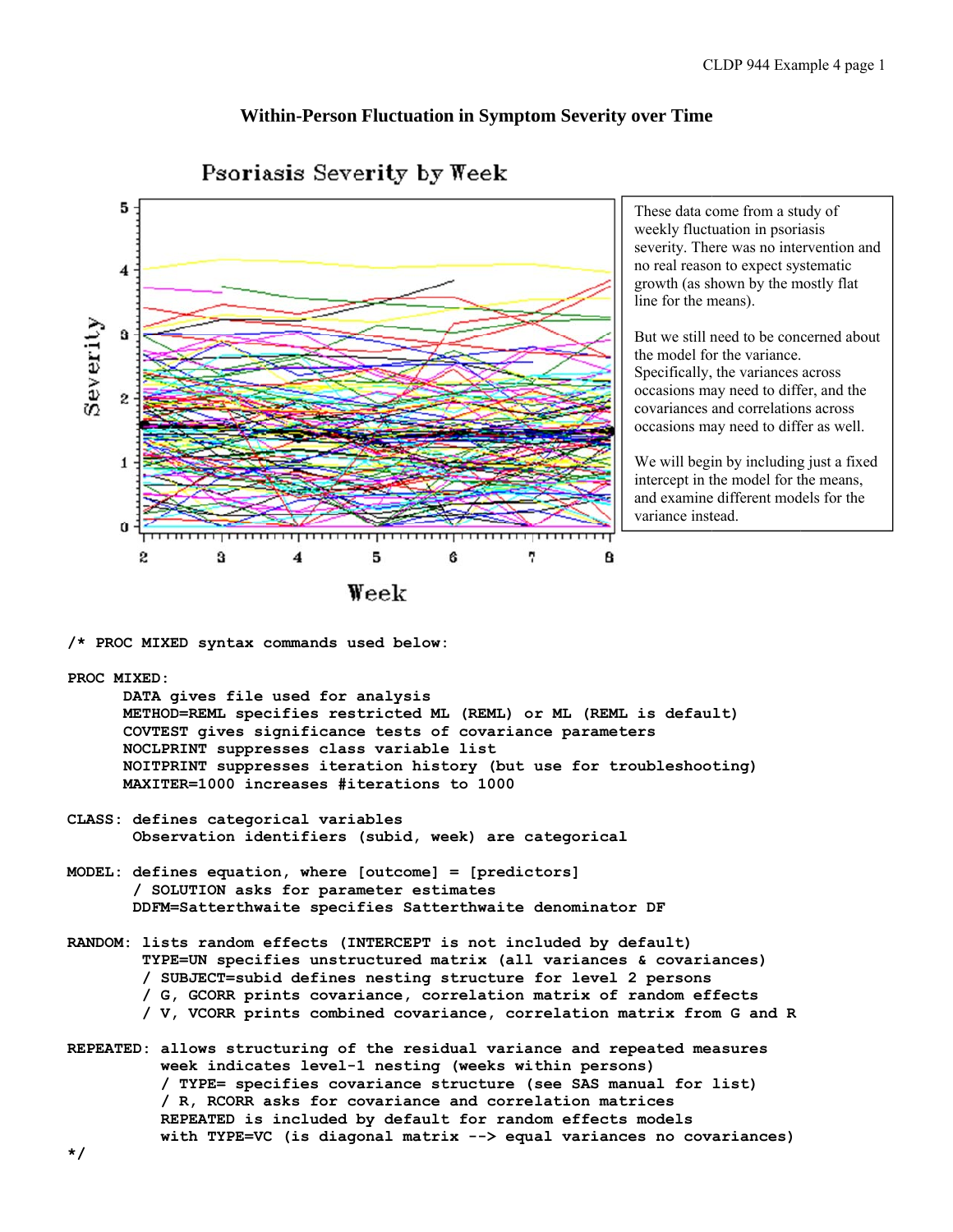# **\* Defining data file as macro variable to be replaced throughout; %LET datafile=p2stack;**

Let's begin by testing the most basic model for the variance: an e-only model, which assumes equal variance over persons and occasions and that all observations are independent—it is a cross-sectional model.

```
TITLE 'SAS E-only R Model'; 
PROC MIXED DATA=&datafile. COVTEST NOCLPRINT NOITPRINT METHOD=REML; 
      CLASS subid week; 
      MODEL severity = / SOLUTION DDFM=Satterthwaite; 
      REPEATED week / TYPE=VC R RCORR SUBJECT=subid; 
RUN;
```
# Dimensions

| Covariance Parameters |     | Cov Parms = total number of parameters in model for variances   |
|-----------------------|-----|-----------------------------------------------------------------|
| Columns in X          |     | Columns in $X = total$ number of fixed effects plus intercept   |
| Columns in Z          |     | Columns in $Z = total$ number of U's (not counting covariances) |
| Subjects              | 124 | Subjects = number of persons in level 2 (with at least 1 obs)   |
| Max Obs Per Subiect   |     | Max Obs Per Subject = max number of time points per person      |

# Number of Observations

|  | Number of Observations Read     | 770 |  |  |  |  |  |                                                         |
|--|---------------------------------|-----|--|--|--|--|--|---------------------------------------------------------|
|  | Number of Observations Used     | 770 |  |  |  |  |  |                                                         |
|  | Number of Observations Not Used |     |  |  |  |  |  | Make sure to keep track of how many cases get dropped!! |

|                         |         |                                |                                              |        | Estimated R Matrix for SUBID 100 = TOTAL variance |        |                                                  |  |
|-------------------------|---------|--------------------------------|----------------------------------------------|--------|---------------------------------------------------|--------|--------------------------------------------------|--|
| Row                     | Col1    | Co12                           | Co13                                         | Co14   | Col5                                              | Col6   | Co17                                             |  |
| 1                       | 0.7820  |                                |                                              |        |                                                   |        |                                                  |  |
| $\overline{\mathbf{c}}$ |         | 0.7820                         |                                              |        |                                                   |        |                                                  |  |
| 3                       |         |                                | 0.7820                                       |        |                                                   |        |                                                  |  |
| 4                       |         |                                |                                              | 0.7820 |                                                   |        |                                                  |  |
| 5                       |         |                                |                                              |        | 0.7820                                            |        |                                                  |  |
| 6                       |         |                                |                                              |        |                                                   | 0.7820 |                                                  |  |
| $\overline{7}$          |         |                                |                                              |        |                                                   |        | 0.7820                                           |  |
|                         |         |                                |                                              |        |                                                   |        |                                                  |  |
|                         |         |                                | Estimated R Correlation Matrix for SUBID 100 |        |                                                   |        |                                                  |  |
| Row                     | Col1    | Co12                           | Co13                                         | Col4   | Col5                                              | Co16   | Col7                                             |  |
| 1                       | 1.0000  |                                |                                              |        |                                                   |        |                                                  |  |
| $\mathbf 2$             |         | 1.0000                         |                                              |        |                                                   |        |                                                  |  |
| 3                       |         |                                | 1.0000                                       |        |                                                   |        |                                                  |  |
| 4                       |         |                                |                                              | 1.0000 |                                                   |        |                                                  |  |
| 5                       |         |                                |                                              |        | 1.0000                                            |        |                                                  |  |
| 6                       |         |                                |                                              |        |                                                   | 1.0000 |                                                  |  |
| $\overline{7}$          |         |                                |                                              |        |                                                   |        | 1.0000                                           |  |
|                         |         |                                |                                              |        |                                                   |        |                                                  |  |
|                         |         | Covariance Parameter Estimates |                                              |        |                                                   |        |                                                  |  |
| Cov                     |         |                                | Standard                                     | Z      |                                                   |        |                                                  |  |
| Parm                    | Subject | Estimate                       | Error                                        | Value  | Pr Z                                              |        |                                                  |  |
| WEEK                    | SUBID   | 0.7820                         | 0.03988                                      | 19.61  |                                                   |        | <.0001 the total variance (equal over occasions) |  |
|                         |         |                                |                                              |        |                                                   |        |                                                  |  |

#### Fit Statistics

| -2 Res Log Likelihood    | 1999.9 |
|--------------------------|--------|
| AIC (smaller is better)  | 2001.9 |
| AICC (smaller is better) | 2001.9 |
| BIC (smaller is better)  | 2004.7 |

#### Solution for Fixed Effects

|           |          | Standard |     |                    |                                                                            |  |
|-----------|----------|----------|-----|--------------------|----------------------------------------------------------------------------|--|
| Effect    | Estimate | Error    |     | DF tValue Pr > Itl |                                                                            |  |
| Intercept | 1.4583   | 0.03187  | 769 | 45.76              | $\langle .0001 \rangle$ fixed intercept $\rightarrow$ here, the grand mean |  |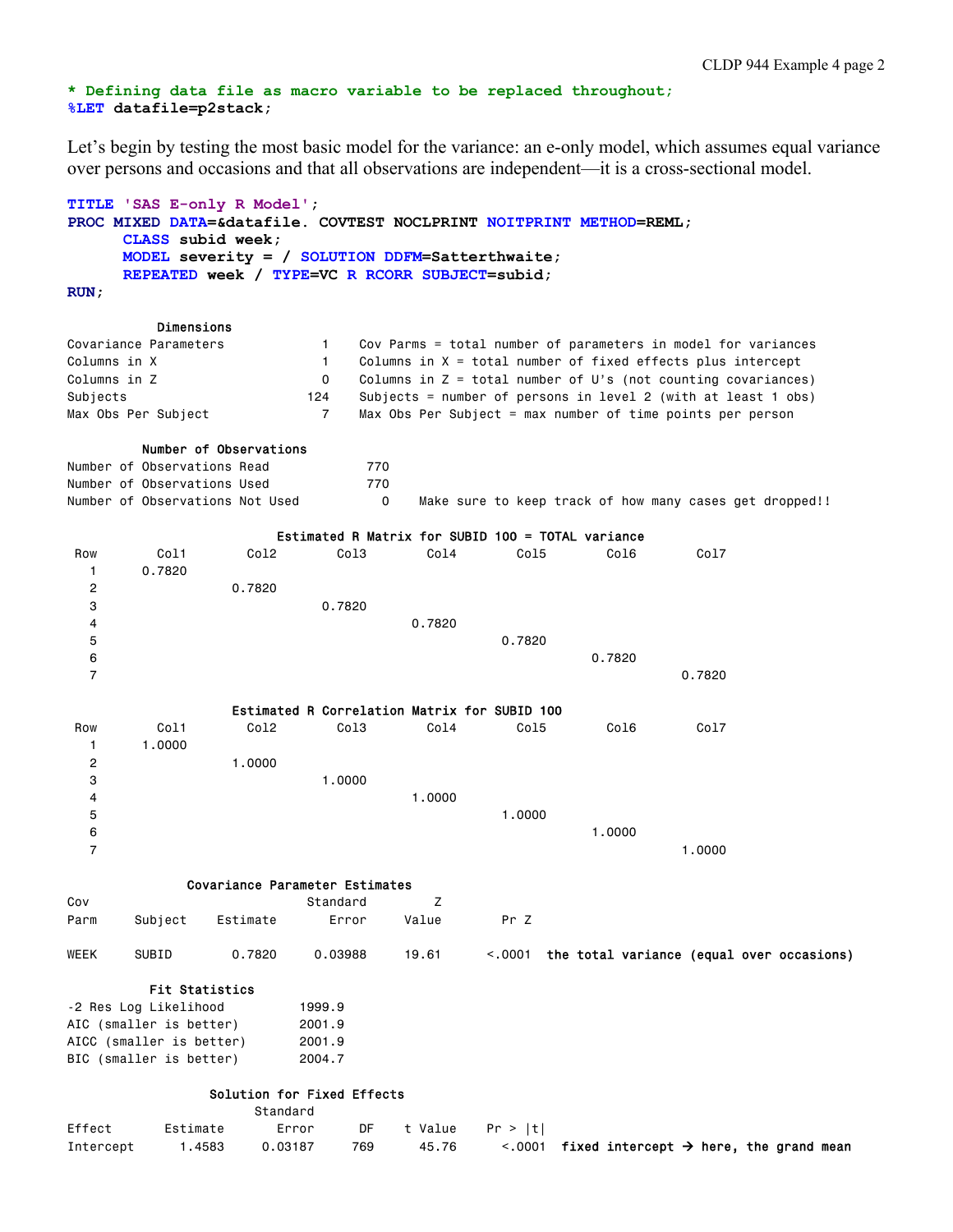Next, we can test the **compound symmetry** model, which assumes equal total variance over time and equal total covariance over time.

```
TITLE 'SAS Compound Symmetry R Model'; 
PROC MIXED DATA=&datafile. COVTEST NOCLPRINT NOITPRINT METHOD=REML; 
      CLASS subid week; 
      MODEL severity = / SOLUTION DDFM=Satterthwaite; 
      REPEATED week / TYPE=CS R RCORR SUBJECT=subid; 
RUN;
```
#### Dimensions

|                     | Covariance Parameters | 2   |
|---------------------|-----------------------|-----|
| Columns in X        |                       | 1.  |
| Columns in Z        |                       | n   |
| Subiects            |                       | 124 |
| Max Obs Per Subject |                       |     |

# Estimated R Matrix for SUBID 100  $\rightarrow$  TOTAL variance and covariance

| Row | Col1   | Co12   | Col <sub>3</sub> | Co14   | Col5   | Co16   | Co17   |
|-----|--------|--------|------------------|--------|--------|--------|--------|
|     | 0.8127 | 0.6820 | 0.6820           | 0.6820 | 0.6820 | 0.6820 | 0.6820 |
| 2   | 0.6820 | 0.8127 | 0.6820           | 0.6820 | 0.6820 | 0.6820 | 0.6820 |
| 3   | 0.6820 | 0.6820 | 0.8127           | 0.6820 | 0.6820 | 0.6820 | 0.6820 |
| 4   | 0.6820 | 0.6820 | 0.6820           | 0.8127 | 0.6820 | 0.6820 | 0.6820 |
| 5   | 0.6820 | 0.6820 | 0.6820           | 0.6820 | 0.8127 | 0.6820 | 0.6820 |
| 6   | 0.6820 | 0.6820 | 0.6820           | 0.6820 | 0.6820 | 0.8127 | 0.6820 |
|     | 0.6820 | 0.6820 | 0.6820           | 0.6820 | 0.6820 | 0.6820 | 0.8127 |

#### Estimated R Correlation Matrix for SUBID 100  $\rightarrow$  TOTAL correlation

| Row | Col1   | Co12   | Co13   | Co14   | Col5   | Col6   | Col7   |
|-----|--------|--------|--------|--------|--------|--------|--------|
|     | 1.0000 | 0.8393 | 0.8393 | 0.8393 | 0.8393 | 0.8393 | 0.8393 |
| 2   | 0.8393 | 1.0000 | 0.8393 | 0.8393 | 0.8393 | 0.8393 | 0.8393 |
| 3   | 0.8393 | 0.8393 | 1.0000 | 0.8393 | 0.8393 | 0.8393 | 0.8393 |
| 4   | 0.8393 | 0.8393 | 0.8393 | 1.0000 | 0.8393 | 0.8393 | 0.8393 |
| 5   | 0.8393 | 0.8393 | 0.8393 | 0.8393 | 1.0000 | 0.8393 | 0.8393 |
| 6   | 0.8393 | 0.8393 | 0.8393 | 0.8393 | 0.8393 | 1.0000 | 0.8393 |
|     | 0.8393 | 0.8393 | 0.8393 | 0.8393 | 0.8393 | 0.8393 | 1.0000 |

# Covariance Parameter Estimates

|          |         |          | Standard |       |                                       |
|----------|---------|----------|----------|-------|---------------------------------------|
| Cov Parm | Subject | Estimate | Error    | Value | Pr 7                                  |
| CS.      | SUBID   | 0.6820   | 0.09019  | 7.56  | <.0001 compound symmetry parameter    |
| Residual |         | 0.1306   | 0.007270 | 17.97 | <.0001 residual variance (Var of e's) |

#### Fit Statistics

| -2 Res Log Likelihood    | 1049.7 |
|--------------------------|--------|
| AIC (smaller is better)  | 1053.7 |
| AICC (smaller is better) | 1053.7 |
| BIC (smaller is better)  | 1059.4 |
|                          |        |

Is this CS model better than the e-only model? How do we know?  $-2\Delta LL(1) = 950.2$ ,  $p < 001$  (critical value is 2.71 because random

#### Null Model Likelihood Ratio Test

| DF | Chi-Square | Pr > Chisq |
|----|------------|------------|
|    | 950.14     | < 0.001    |

*Note that the ICC is given in the RCORR matrix (.8393).* 

intercept variance/CS parameter is bounded at 0)

# Solution for Fixed Effects

|           |          | Standard |     |         |         |
|-----------|----------|----------|-----|---------|---------|
| Effect    | Estimate | Error    | DE  | t Value | Pr >  t |
| Intercept | 1.4767   | 0.07548  | 123 | 19.56   | < 0.001 |

Note the large change in the SE and df for testing the fixed intercept…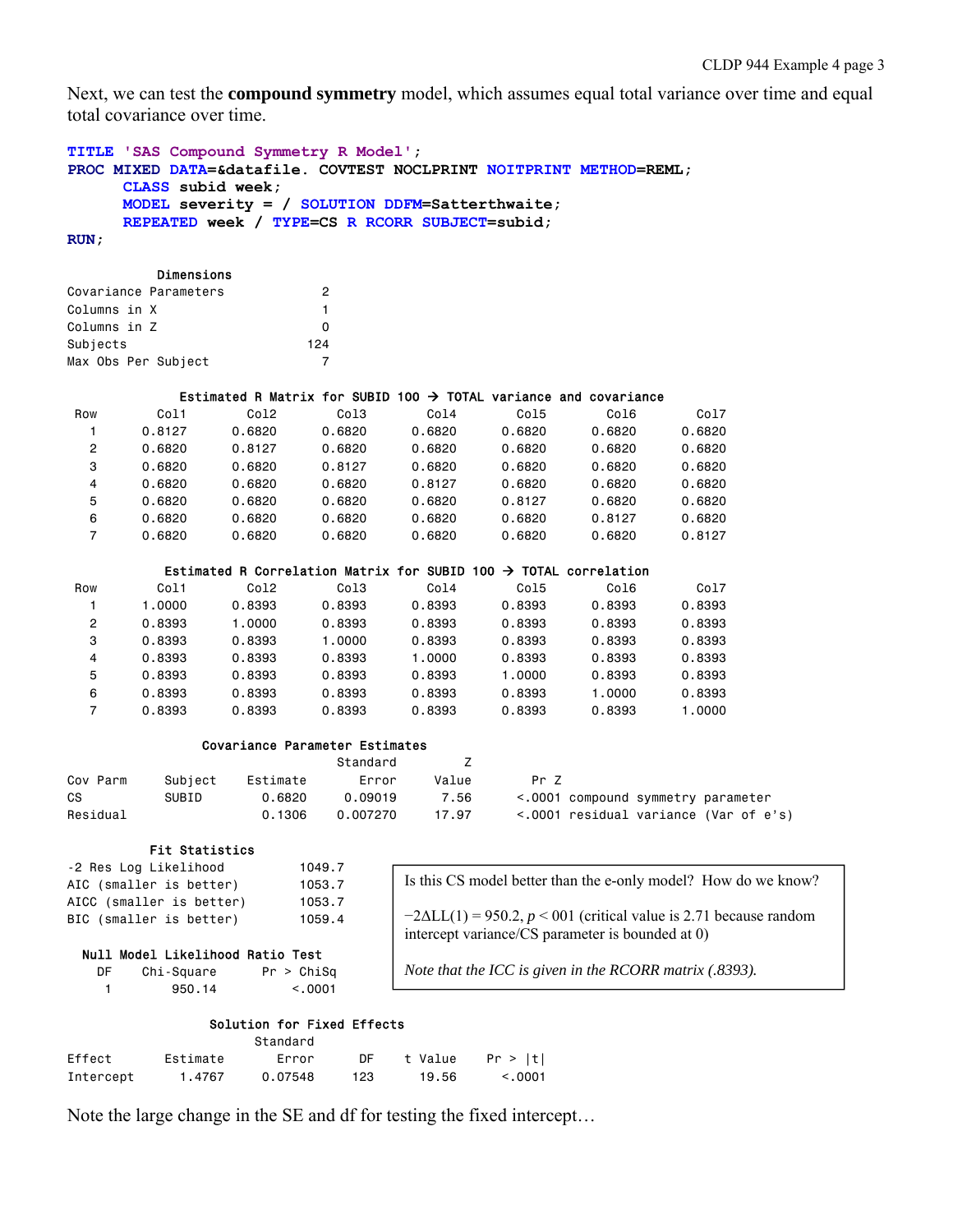Next, let's see what the observed pattern of variances and covariances over time looks like by estimating an *n*-order unstructured **R** baseline model for the variances  $\rightarrow$  each variance and covariance estimated is separately, with no constraints, so this is a description, not really a model. Note: you can only estimate an unstructured model if time is balanced across persons and you have more people than parameters estimated!

```
TITLE 'SAS Unstructured n-Order R Model'; 
PROC MIXED DATA=&datafile. COVTEST NOCLPRINT NOITPRINT METHOD=REML; 
      CLASS subid week; 
     MODEL severity = / SOLUTION DDFM=Satterthwaite; 
      REPEATED week / R RCORR TYPE=UN SUBJECT=subid; RUN;
```

|                     | <b>U IMGHS LUNS</b>   |     |
|---------------------|-----------------------|-----|
|                     | Covariance Parameters | 28  |
| Columns in X        |                       | 1.  |
| Columns in Z        |                       | ŋ   |
| Subjects            |                       | 124 |
| Max Obs Per Subject |                       |     |

Dimensions

Note that given  $n=7$ , this model requires  $n^*(n+1)$  / 2 = 28 covariance parameters!! You'd need at least 28 people to estimate it (and it may not be possible even then).

#### Estimated R Matrix for SUBID 100  $\rightarrow$  TOTAL variance and covariance  $\rightarrow$  ANSWER KEY

| Col1   | Co12   | Col <sub>3</sub> | Co14   | Col5   | Col6   | Col7   |
|--------|--------|------------------|--------|--------|--------|--------|
|        |        |                  |        |        |        |        |
| 0.7477 | 0.7190 | 0.6817           | 0.6807 | 0.6124 | 0.6182 | 0.6328 |
| 0.7190 | 0.8266 | 0.7428           | 0.7475 | 0.6571 | 0.6619 | 0.6541 |
| 0.6817 | 0.7428 | 0.8346           | 0.7498 | 0.6524 | 0.6390 | 0.6172 |
| 0.6807 | 0.7475 | 0.7498           | 0.8366 | 0.7292 | 0.7206 | 0.6805 |
| 0.6124 | 0.6571 | 0.6524           | 0.7292 | 0.8285 | 0.7280 | 0.7313 |
| 0.6182 | 0.6619 | 0.6390           | 0.7206 | 0.7280 | 0.7911 | 0.7352 |
| 0.6328 | 0.6541 | 0.6172           | 0.6805 | 0.7313 | 0.7352 | 0.8464 |
|        |        |                  |        |        |        |        |

#### Estimated R Correlation Matrix for SUBID 100  $\rightarrow$  TOTAL correlation

| Row | Co11   | Co12   | Co13   | Co14   | Co15   | Co16   | Co17   |
|-----|--------|--------|--------|--------|--------|--------|--------|
|     |        |        |        |        |        |        |        |
|     | 1.0000 | 0.9146 | 0.8630 | 0.8608 | 0.7781 | 0.8038 | 0.7955 |
| 2   | 0.9146 | 1.0000 | 0.8943 | 0.8989 | 0.7940 | 0.8185 | 0.7820 |
| 3   | 0.8630 | 0.8943 | 1.0000 | 0.8974 | 0.7846 | 0.7864 | 0.7343 |
| 4   | 0.8608 | 0.8989 | 0.8974 | 1.0000 | 0.8760 | 0.8859 | 0.8088 |
| 5   | 0.7781 | 0.7940 | 0.7846 | 0.8760 | 1.0000 | 0.8993 | 0.8734 |
| 6   | 0.8038 | 0.8185 | 0.7864 | 0.8859 | 0.8993 | 1.0000 | 0.8985 |
| 7   | 0.7955 | 0.7820 | 0.7343 | 0.8088 | 0.8734 | 0.8985 | 1,0000 |

Covariance Parameter Estimates table is too big to print (has 28 entries!)...

# Fit Statistics

-2 Res Log Likelihood 893.1 AIC (smaller is better) 949.1 AICC (smaller is better) 951.3 BIC (smaller is better) 1028.1

The fit statistics for this n-order unstructured **R** (and completely unparsimonious model) will serve as a baseline with which to compare more parsimonious models for the variances.

# Solution for Fixed Effects

|           |          | Standard |     |         |         |
|-----------|----------|----------|-----|---------|---------|
| Effect    | Estimate | Frror    | DE. | t Value | Pr >  t |
| Intercept | 1.5178   | 0.07429  | 122 | 20.43   | < 0.001 |

Ok, so this is what we are trying to reproduce… next we will try a few **R**-only models and see how they fit.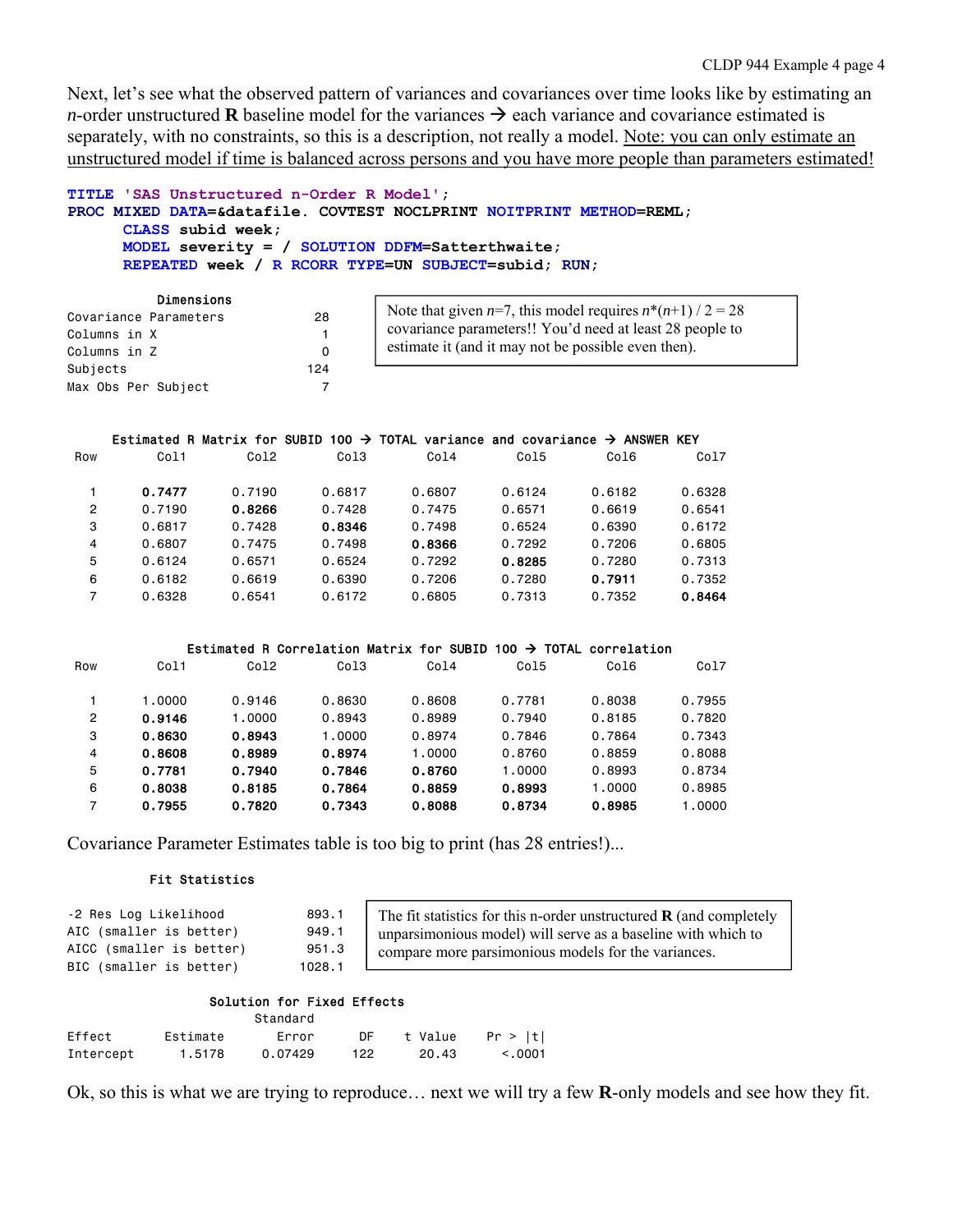# AR(1) **R**-Only Model

# **TITLE 'SAS AR1 R Model'; PROC MIXED DATA=&datafile. COVTEST NOCLPRINT NOITPRINT METHOD=REML; CLASS subid week; MODEL severity = / SOLUTION DDFM=Satterthwaite; REPEATED week / TYPE=AR(1) R RCORR SUBJECT=subid; RUN;**

### Dimensions

| Covariance Parameters | 2   |
|-----------------------|-----|
| Columns in X          | 1   |
| Columns in Z          | O   |
| Subjects              | 124 |
| Max Obs Per Subject   |     |

# Estimated R Matrix for SUBID 100  $\rightarrow$  TOTAL variance and covariance

| Row            | Col1   | Co12   | Col3   | Co14   | Co15   | Col6   | Col7   |
|----------------|--------|--------|--------|--------|--------|--------|--------|
|                |        |        |        |        |        |        |        |
|                | 0.7999 | 0.7163 | 0.6415 | 0.5745 | 0.5145 | 0.4607 | 0.4126 |
| $\overline{2}$ | 0.7163 | 0.7999 | 0.7163 | 0.6415 | 0.5745 | 0.5145 | 0.4607 |
| 3              | 0.6415 | 0.7163 | 0.7999 | 0.7163 | 0.6415 | 0.5745 | 0.5145 |
| 4              | 0.5745 | 0.6415 | 0.7163 | 0.7999 | 0.7163 | 0.6415 | 0.5745 |
| 5              | 0.5145 | 0.5745 | 0.6415 | 0.7163 | 0.7999 | 0.7163 | 0.6415 |
| 6              | 0.4607 | 0.5145 | 0.5745 | 0.6415 | 0.7163 | 0.7999 | 0.7163 |
| 7              | 0.4126 | 0.4607 | 0.5145 | 0.5745 | 0.6415 | 0.7163 | 0.7999 |

# Estimated R Correlation Matrix for SUBID 100  $\rightarrow$  TOTAL correlation

| Row | Col1   | Co12   | Co13   | Co14   | Co15   | Co16   | Col7   |
|-----|--------|--------|--------|--------|--------|--------|--------|
|     |        |        |        |        |        |        |        |
|     | 1.0000 | 0.8955 | 0.8020 | 0.7182 | 0.6432 | 0.5760 | 0.5158 |
| 2   | 0.8955 | 1.0000 | 0.8955 | 0.8020 | 0.7182 | 0.6432 | 0.5760 |
| 3   | 0.8020 | 0.8955 | 1.0000 | 0.8955 | 0.8020 | 0.7182 | 0.6432 |
| 4   | 0.7182 | 0.8020 | 0.8955 | 1.0000 | 0.8955 | 0.8020 | 0.7182 |
| 5   | 0.6432 | 0.7182 | 0.8020 | 0.8955 | 1,0000 | 0.8955 | 0.8020 |
| 6   | 0.5760 | 0.6432 | 0.7182 | 0.8020 | 0.8955 | 1.0000 | 0.8955 |
| 7   | 0.5158 | 0.5760 | 0.6432 | 0.7182 | 0.8020 | 0.8955 | 1.0000 |

# Covariance Parameter Estimates

| Cov Parm | Subject | Estimate | Standard<br>Error | Value | Pr Z                                       |
|----------|---------|----------|-------------------|-------|--------------------------------------------|
| AR(1)    | SUBID   | 0.8955   | 0.01148           | 78.01 | <.0001 Auto-regressive parameter           |
| Residual |         | 0.7999   | 0.08044           | 9.94  | <.0001 Total variance (equal across weeks) |

### Fit Statistics

| -2 Res Log Likelihood    | 990.9  |
|--------------------------|--------|
| AIC (smaller is better)  | 994.9  |
| AICC (smaller is better) | 994.9  |
| BIC (smaller is better)  | 1000.5 |

**AR1** also forces all variances equal, but with correlations declining sharply with time  $(r, r^2, r^3, ... = .8955, .8020, .7182...)$ . The BIC (but not the AIC) is happier with this constraint.

The AR1 model fits significantly worse than the UN model,  $-2\Delta L L(26) = 97.8, p < .001.$ 

# Solution for Fixed Effects

|           |          | Standard |           |         |         |
|-----------|----------|----------|-----------|---------|---------|
| Effect    | Estimate | Error    | <b>DE</b> | t Value | Pr >  t |
| Intercept | 1.5148   | 0.07031  | 129       | 21.54   | < 0.001 |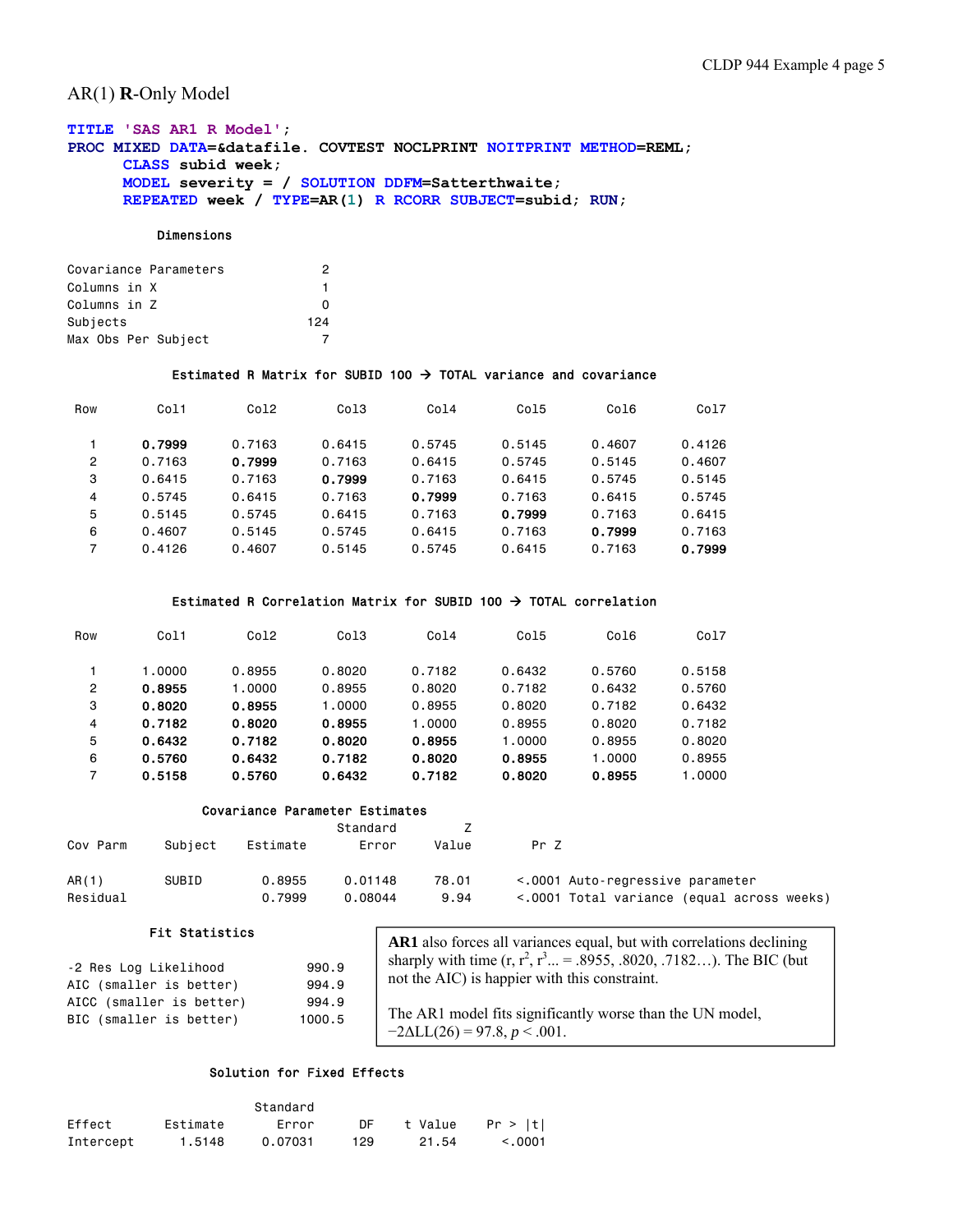Toeplitz(*n*) **R**-Only Model

```
TITLE 'SAS Toeplitz (n=7 Bands) R Model'; 
PROC MIXED DATA=&datafile. COVTEST NOCLPRINT NOITPRINT METHOD=REML; 
     CLASS subid week; 
     MODEL severity = / SOLUTION DDFM=Satterthwaite; 
     REPEATED week / TYPE=TOEP(7) R RCORR SUBJECT=subid; RUN; 
       Estimated R Matrix for SUBID 100 \rightarrow TOTAL variance and covariance
 Row Col1 Col2 Col3 Col4 Col5 Col6 Col7 
 1 0.8103 0.7257 0.6974 0.6576 0.6394 0.6368 0.6541 
 2 0.7257 0.8103 0.7257 0.6974 0.6576 0.6394 0.6368 
 3 0.6974 0.7257 0.8103 0.7257 0.6974 0.6576 0.6394 
 4 0.6576 0.6974 0.7257 0.8103 0.7257 0.6974 0.6576 
 5 0.6394 0.6576 0.6974 0.7257 0.8103 0.7257 0.6974 
 6 0.6368 0.6394 0.6576 0.6974 0.7257 0.8103 0.7257 
 7 0.6541 0.6368 0.6394 0.6576 0.6974 0.7257 0.8103 
       Estimated R Correlation Matrix for SUBID 100 \rightarrow TOTAL correlation
 Row Col1 Col2 Col3 Col4 Col5 Col6 Col7 
 1 1.0000 0.8955 0.8606 0.8115 0.7890 0.7859 0.8072 
 2 0.8955 1.0000 0.8955 0.8606 0.8115 0.7890 0.7859 
 3 0.8606 0.8955 1.0000 0.8955 0.8606 0.8115 0.7890 
 4 0.8115 0.8606 0.8955 1.0000 0.8955 0.8606 0.8115 
 5 0.7890 0.8115 0.8606 0.8955 1.0000 0.8955 0.8606 
 6 0.7859 0.7890 0.8115 0.8606 0.8955 1.0000 0.8955 
 7 0.8072 0.7859 0.7890 0.8115 0.8606 0.8955 1.0000 
             Covariance Parameter Estimates 
extended the Standard Standard Standard Z
Cov Parm Subject Estimate Error Value Pr Z 
TOEP(2) SUBID 0.7257 0.09004 8.06 <.0001 Covariance for t-1 
TOEP(3) SUBID 0.6974 0.08997 7.75 <.0001 Covariance for t-2 
        SUBID 0.6576 0.09003 7.30 <.0001 Covariance for t-3
TOEP(5) SUBID 0.6394 0.09019 7.09 <.0001 Covariance for t-4 
TOEP(6) SUBID 0.6368 0.09066 7.02 <.0001 Covariance for t-5 
TOEP(7) SUBID 0.6541 0.09179 7.13 <.0001 Covariance for t-6 
Residual 0.8103 0.09014 8.99 <.0001 Total variance (equal across weeks) 
        Fit Statistics 
-2 Res Log Likelihood 926.0 
                            The Toeplitz(n) model estimates a separate covariance for each time lag.
```
AIC (smaller is better) 940.0 AICC (smaller is better) 940.1 BIC (smaller is better) 959.7

The AIC and BIC are the lowest yet. Also, the TOEP(*n*) model fits almost not significantly worse than the n-order UN model,  $-2\Delta L L(21) = 32.9, p = .047.$ Could this be our model? Does it need to have heterogeneous variances (separate variances per week) to fit better?

# Solution for Fixed Effects

|           |          | Standard |     |         |         |
|-----------|----------|----------|-----|---------|---------|
| Effect    | Estimate | Frror    | DΕ  | t Value | Pr >  t |
| Intercept | 1.4884   | 0.07533  | 122 | 19.76   | < 0.001 |

# **Heterogeneous Variance Toeplitz(***n***) R-Only Model**

```
TITLE 'SAS Heterogeneous Toeplitz (n=7 bands) R Model'; 
PROC MIXED DATA=&datafile. COVTEST NOCLPRINT NOITPRINT METHOD=REML; 
      CLASS subid week; 
      MODEL severity = / SOLUTION DDFM=Satterthwaite; 
      REPEATED week / TYPE=TOEPH(7) R RCORR SUBJECT=subid; RUN;
```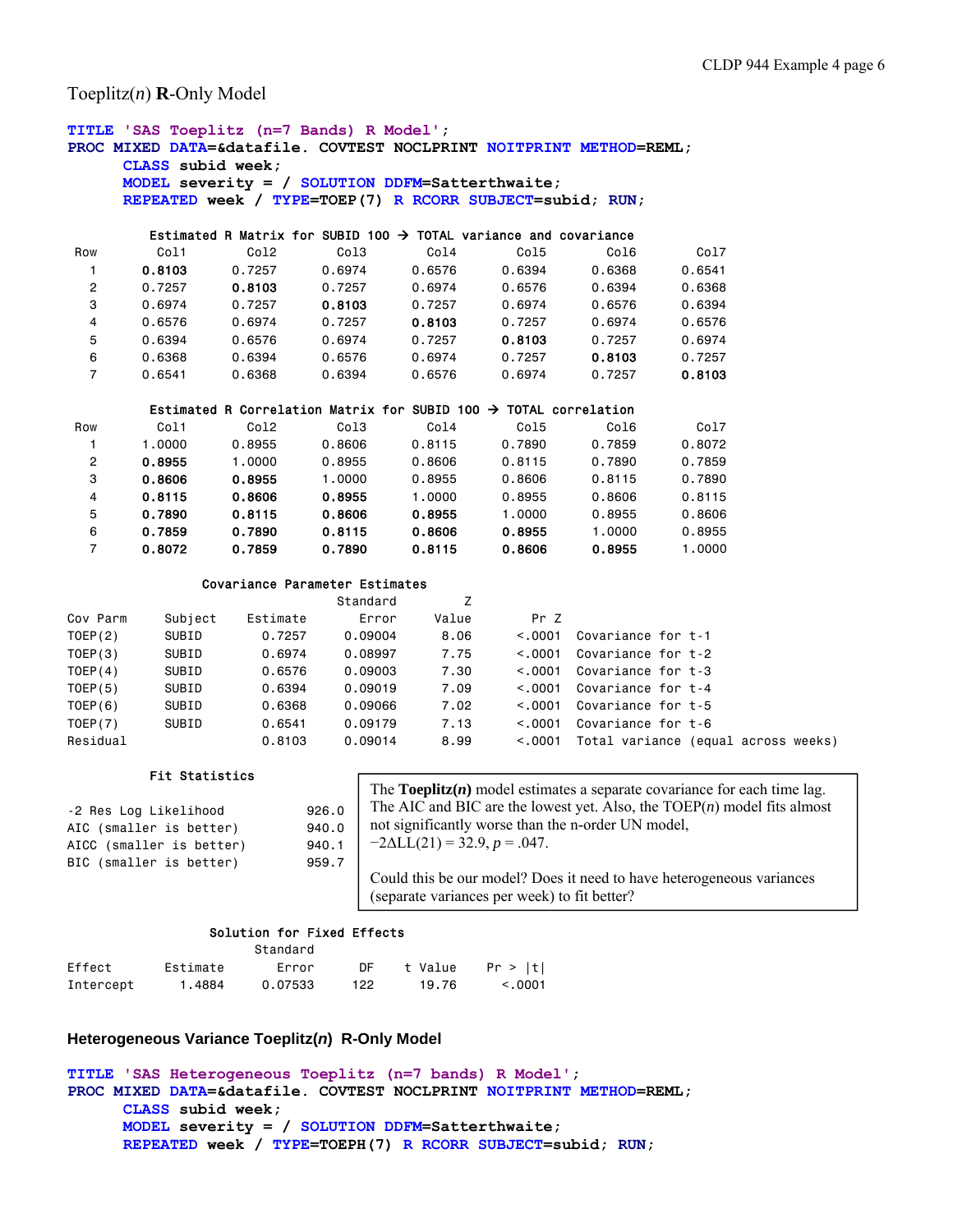|                |        |        |                  |        |        | Estimated R Matrix for SUBID 100 $\rightarrow$ TOTAL variance and covariance |        |
|----------------|--------|--------|------------------|--------|--------|------------------------------------------------------------------------------|--------|
| Row            | Col1   | Col2   | Col <sub>3</sub> | Col4   | Col5   | Col6                                                                         | Col7   |
|                | 0.7346 | 0.6916 | 0.6896           | 0.6409 | 0.6363 | 0.5985                                                                       | 0.6332 |
| $\overline{2}$ | 0.6916 | 0.8077 | 0.7512           | 0.7126 | 0.6866 | 0.6322                                                                       | 0.6485 |
| 3              | 0.6896 | 0.7512 | 0.8665           | 0.7667 | 0.7540 | 0.6738                                                                       | 0.6766 |
| 4              | 0.6409 | 0.7126 | 0.7667           | 0.8414 | 0.7718 | 0.7039                                                                       | 0.6861 |
| 5              | 0.6363 | 0.6866 | 0.7540           | 0.7718 | 0.8781 | 0.7470                                                                       | 0.7431 |
| 6              | 0.5985 | 0.6322 | 0.6738           | 0.7039 | 0.7470 | 0.7882                                                                       | 0.7314 |
| 7              | 0.6332 | 0.6485 | 0.6766           | 0.6861 | 0.7431 | 0.7314                                                                       | 0.8416 |

Note that the *covariances are unequal* within a band (because the variances are allowed to differ over time), but the *correlations are equal* within a band.

# Estimated R Correlation Matrix for SUBID 100  $\rightarrow$  TOTAL correlation

| Row | Col1   | Col2   | Col <sub>3</sub> | Co14   | Col5   | Co16   | Co17   |
|-----|--------|--------|------------------|--------|--------|--------|--------|
|     | 1.0000 | 0.8979 | 0.8644           | 0.8153 | 0.7923 | 0.7865 | 0.8053 |
| 2   | 0.8979 | 1.0000 | 0.8979           | 0.8644 | 0.8153 | 0.7923 | 0.7865 |
| 3   | 0.8644 | 0.8979 | 1,0000           | 0.8979 | 0.8644 | 0.8153 | 0.7923 |
| 4   | 0.8153 | 0.8644 | 0.8979           | 1.0000 | 0.8979 | 0.8644 | 0.8153 |
| 5   | 0.7923 | 0.8153 | 0.8644           | 0.8979 | 1.0000 | 0.8979 | 0.8644 |
| 6   | 0.7865 | 0.7923 | 0.8153           | 0.8644 | 0.8979 | 1.0000 | 0.8979 |
|     | 0.8053 | 0.7865 | 0.7923           | 0.8153 | 0.8644 | 0.8979 | .0000  |

#### Covariance Parameter Estimates

|          |         |          | Standard | z     |                                  |
|----------|---------|----------|----------|-------|----------------------------------|
| Cov Parm | Subject | Estimate | Error    | Value | Pr Z                             |
| Var(1)   | SUBID   | 0.7346   | 0.09397  | 7.82  | <.0001 total variance at week1   |
| Var(2)   | SUBID   | 0.8077   | 0.1016   | 7.95  | <.0001 total variance at week2   |
| Var(3)   | SUBID   | 0.8665   | 0.1129   | 7.68  | <.0001 total variance at week3   |
| Var(4)   | SUBID   | 0.8414   | 0.1115   | 7.55  | <.0001 total variance at week4   |
| Var(5)   | SUBID   | 0.8781   | 0.1162   | 7.56  | <.0001 total variance at week5   |
| Var(6)   | SUBID   | 0.7882   | 0.1030   | 7.65  | <.0001 total variance at week6   |
| Var(7)   | SUBID   | 0.8416   | 0.1092   | 7.70  | <.0001 total variance at week7   |
| TOEPH(1) | SUBID   | 0.8979   | 0.01292  | 69.51 | $\leq$ .0001 correlation for t-1 |
| TOEPH(2) | SUBID   | 0.8644   | 0.01744  | 49.57 | $\leq$ .0001 correlation for t-2 |
| TOEPH(3) | SUBID   | 0.8153   | 0.02429  | 33.56 | $\leq$ .0001 correlation for t-3 |
| TOEPH(4) | SUBID   | 0.7923   | 0.02790  | 28.40 | $\leq$ .0001 correlation for t-4 |
| TOEPH(5) | SUBID   | 0.7865   | 0.03056  | 25.73 | $\leq$ .0001 correlation for t-5 |
| TOEPH(6) | SUBID   | 0.8053   | 0.03340  | 24.11 | $\leq$ .0001 correlation for t-6 |

### Fit Statistics

| -2 Res Log Likelihood    | 921.5 |
|--------------------------|-------|
| AIC (smaller is better)  | 947.5 |
| AICC (smaller is better) | 947.9 |
| BIC (smaller is better)  | 984.1 |

The homogeneous variance Toeplitz model is nested within the heterogeneous variance Toeplitz model, so we can compare deviances:  $-2\Delta LL(6) = 4.5$ ,  $p = .609$ . Nope, separate variances doesn't help the model fit better (AIC and BIC agree).

The TOEPH $(n)$  model fits significantly worse than the UN $(n)$  model,  $-2\Delta L L(15) = 28.4, p = .019.$ 

# Solution for Fixed Effects

|           |          | Standard |     |         |         |
|-----------|----------|----------|-----|---------|---------|
| Effect    | Estimate | Error    | DE  | t Value | Pr >  t |
| Intercept | 1.5204   | 0.07417  | 124 | 20.50   | < 0.001 |

Another possibility: Just as we'll see in models for change, models for within-person fluctuation can combine the **G** matrix (for between-person random effects) and the **R** matrix (for within-person residuals) to recapture the total variance-covariance matrix. In this case, random slopes for time won't be helpful, but a random intercept might be. Adding a random intercept variance would allow the separation of betweenperson and within-person variance and remove the primary source of covariance from the **R** matrix. Thus, we will put the random intercept variance in **G**, and then try to find the pattern of what is left in **R**.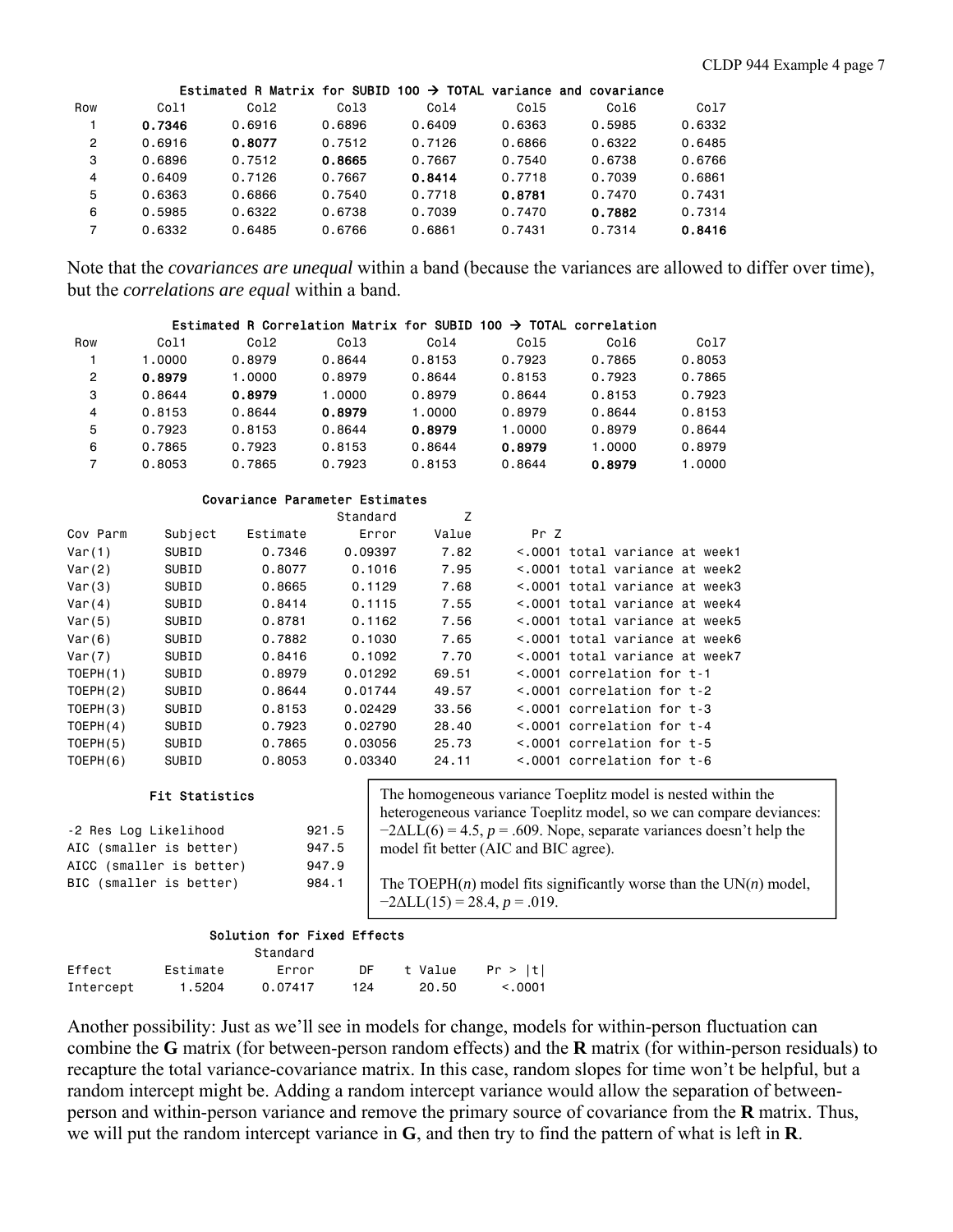First, let's see the structure of just the RESIDUAL variances (after removing random intercept):

Random Intercept in **G** with UN( $n-1$ ) in **R** Model → Have to eliminate last covariance for the model to be identified because there is only one lag6 covariance (T1 with T7), so it is not separately estimable.

```
TITLE "SAS Random Intercept + Unstructured(n−1) R Model"; 
PROC MIXED DATA=&datafile. COVTEST NOCLPRINT NOITPRINT METHOD=REML; 
     CLASS subid week; 
     MODEL severity = / SOLUTION DDFM=Satterthwaite; 
     RANDOM INTERCEPT / TYPE=UN V VCORR G SUBJECT=subid; 
     REPEATED week / TYPE=UN(6) R RCORR SUBJECT=subid; RUN; 
         Dimensions 
Covariance Parameters 29 Note that it still counts the one we left out...
Columns in X 1
Columns in Z Per Subject 1
Subjects 124 
Max Obs Per Subject 7
      Estimated R Matrix for SUBID 100 \rightarrow WP residual variances and covariances
 Row Col1 Col2 Col3 Col4 Col5 Col6 Col7 
 1 0.1148 0.08620 0.04892 0.04793 -0.02044 -0.01461 
   2 0.08620 0.1938 0.1100 0.1147 0.02429 0.02907 0.02126 
   3 0.04892 0.1100 0.2018 0.1170 0.01962 0.006156 -0.01561 
 4 0.04793 0.1147 0.1170 0.2038 0.09643 0.08783 0.04774 
 5 -0.02044 0.02429 0.01962 0.09643 0.1957 0.09523 0.09853 
 6 -0.01461 0.02907 0.006156 0.08783 0.09523 0.1583 0.1024 
 7 0.02126 -0.01561 0.04774 0.09853 0.1024 0.2136
       Estimated R Correlation Matrix for SUBID 100 \rightarrow WP residual correlations
 Row Col1 Col2 Col3 Col4 Col5 Col6 Col7 
 1 1.0000 0.5778 0.3213 0.3133 -0.1364 -0.1084 
 2 0.5778 1.0000 0.5563 0.5773 0.1247 0.1660 0.1045 
 3 0.3213 0.5563 1.0000 0.5771 0.09875 0.03445 -0.07519 
 4 0.3133 0.5773 0.5771 1.0000 0.4830 0.4891 0.2288 
 5 -0.1364 0.1247 0.09875 0.4830 1.0000 0.5412 0.4820 
 6 -0.1084 0.1660 0.03445 0.4891 0.5412 1.0000 0.5571 
 7 0.1045 -0.07519 0.2288 0.4820 0.5571 1.0000 
 Estimated G Matrix \rightarrow BP random intercept variance
               subject 
Row Effect id Col1
   1 Intercept 100 0.6328 
Estimated V Matrix for SUBID 100 \rightarrow TOTAL variance and covariance (matches previous Unstructured R only)
 Row Col1 Col2 Col3 Col4 Col5 Col6 Col7 
 1 0.7477 0.7190 0.6817 0.6807 0.6124 0.6182 0.6328 
 2 0.7190 0.8266 0.7428 0.7475 0.6571 0.6619 0.6541 
 3 0.6817 0.7428 0.8346 0.7498 0.6524 0.6390 0.6172 
 4 0.6807 0.7475 0.7498 0.8366 0.7292 0.7206 0.6805 
 5 0.6124 0.6571 0.6524 0.7292 0.8285 0.7280 0.7313 
 6 0.6182 0.6619 0.6390 0.7206 0.7280 0.7911 0.7352 
 7 0.6328 0.6541 0.6172 0.6805 0.7313 0.7352 0.8464 
        Fit Statistics 
-2 Res Log Likelihood 893.1
AIC (smaller is better) 949.1
AICC (smaller is better) 951.3 
BIC (smaller is better) 1028.1 
              Solution for Fixed Effects 
                  Standard 
Effect Estimate Error DF t Value Pr > |t| 
Intercept 1.5178 0.07429 122 20.43 <.0001
```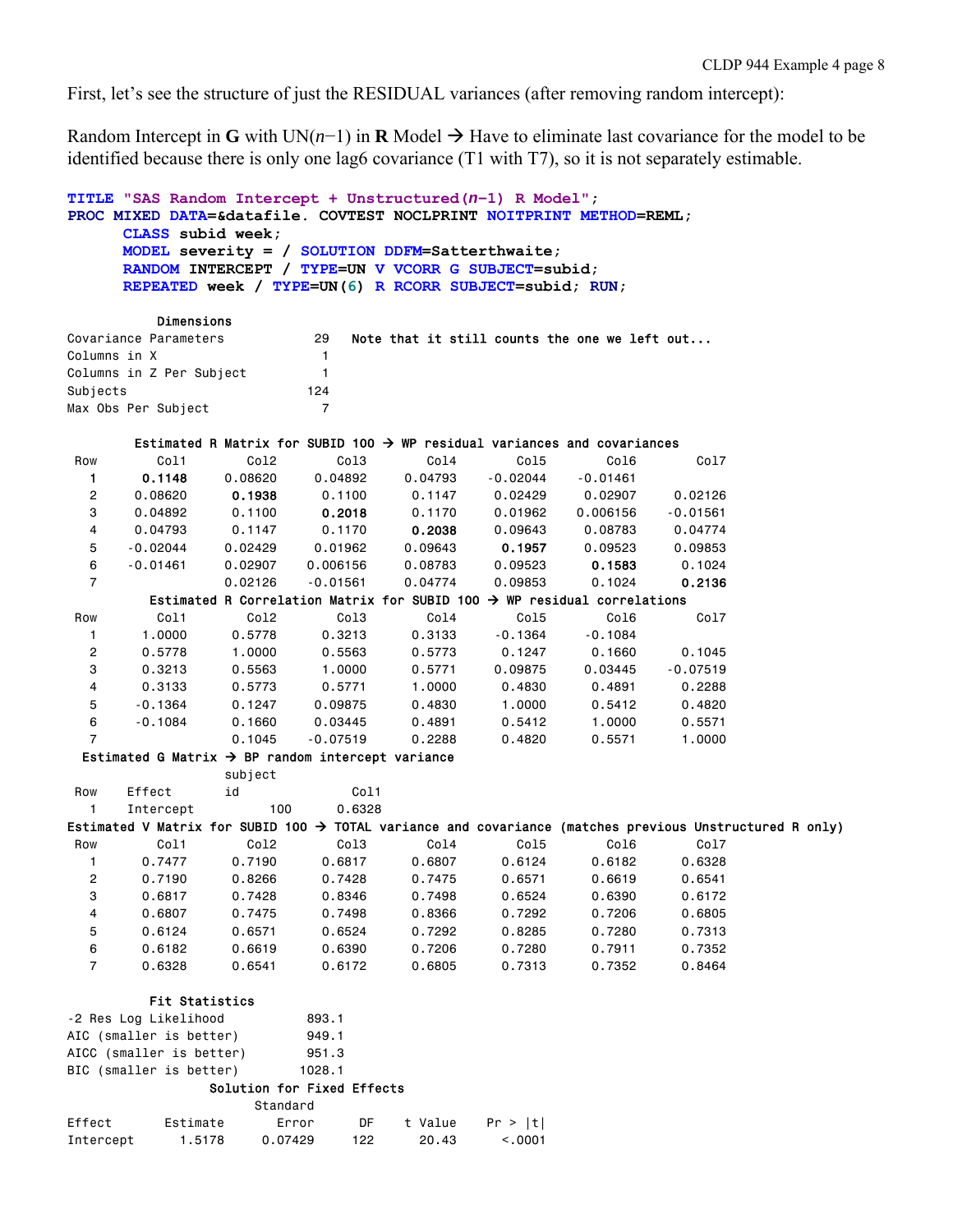We'll try two types of residual correlations: AR1 and Toeplitz (lag 5, 4, 3, 2, and 1).

Random Intercept in **G** with AR(1) in **R** Model

```
TITLE 'SAS Random Intercept + AR1 Correlation Model'; 
PROC MIXED DATA=&datafile. COVTEST NOCLPRINT NOITPRINT METHOD=REML; 
     CLASS subid week; 
     MODEL severity = / SOLUTION DDFM=Satterthwaite; 
     RANDOM INTERCEPT / V VCORR G TYPE=UN SUBJECT=subid; 
     REPEATED week / TYPE=AR(1) R RCORR SUBJECT=subid; RUN; 
          Estimated R Matrix for SUBID 100 \rightarrow WP residual variance & covariance
 Row Col1 Col2 Col3 Col4 Col5 Col6 Col7 
 1 0.1731 0.08887 0.04564 0.02343 0.01203 0.006180 0.003173 
 2 0.08887 0.1731 0.08887 0.04564 0.02343 0.01203 0.006180 
 3 0.04564 0.08887 0.1731 0.08887 0.04564 0.02343 0.01203 
 4 0.02343 0.04564 0.08887 0.1731 0.08887 0.04564 0.02343 
 5 0.01203 0.02343 0.04564 0.08887 0.1731 0.08887 0.04564 
 6 0.006180 0.01203 0.02343 0.04564 0.08887 0.1731 0.08887 
 7 0.003173 0.006180 0.01203 0.02343 0.04564 0.08887 0.1731
        Estimated R Correlation Matrix for SUBID 100 \rightarrow WP residual correlation
 Row Col1 Col2 Col3 Col4 Col5 Col6 Col7 
 1 1.0000 0.5135 0.2637 0.1354 0.06954 0.03571 0.01834 
 2 0.5135 1.0000 0.5135 0.2637 0.1354 0.06954 0.03571 
 3 0.2637 0.5135 1.0000 0.5135 0.2637 0.1354 0.06954 
 4 0.1354 0.2637 0.5135 1.0000 0.5135 0.2637 0.1354 
 5 0.06954 0.1354 0.2637 0.5135 1.0000 0.5135 0.2637 
 6 0.03571 0.06954 0.1354 0.2637 0.5135 1.0000 0.5135 
 7 0.01834 0.03571 0.06954 0.1354 0.2637 0.5135 1.0000 
   Estimated G Matrix \rightarrow BP random intercept variance
               subject 
Row Effect id Col1
   1 Intercept 100 0.6350 
   Estimated V Matrix for SUBID 100 \rightarrow TOTAL variance and covariance put back together
 Row Col1 Col2 Col3 Col4 Col5 Col6 Col7 
 1 0.8080 0.7238 0.6806 0.6584 0.6470 0.6411 0.6381 
 2 0.7238 0.8080 0.7238 0.6806 0.6584 0.6470 0.6411 
 3 0.6806 0.7238 0.8080 0.7238 0.6806 0.6584 0.6470 
 4 0.6584 0.6806 0.7238 0.8080 0.7238 0.6806 0.6584 
 5 0.6470 0.6584 0.6806 0.7238 0.8080 0.7238 0.6806 
 6 0.6411 0.6470 0.6584 0.6806 0.7238 0.8080 0.7238 
 7 0.6381 0.6411 0.6470 0.6584 0.6806 0.7238 0.8080
    Estimated V Correlation Matrix for SUBID 100 \rightarrow TOTAL correlation put back together
 Row Col1 Col2 Col3 Col4 Col5 Col6 Col7 
 1 1.0000 0.8958 0.8423 0.8148 0.8007 0.7935 0.7898 
 2 0.8958 1.0000 0.8958 0.8423 0.8148 0.8007 0.7935 
 3 0.8423 0.8958 1.0000 0.8958 0.8423 0.8148 0.8007 
 4 0.8148 0.8423 0.8958 1.0000 0.8958 0.8423 0.8148 
 5 0.8007 0.8148 0.8423 0.8958 1.0000 0.8958 0.8423 
 6 0.7935 0.8007 0.8148 0.8423 0.8958 1.0000 0.8958 
 7 0.7898 0.7935 0.8007 0.8148 0.8423 0.8958 1.0000 
             Covariance Parameter Estimates 
example and the standard control of \mathsf ZCov Parm Subject Estimate Error Value Pr Z 
UN(1,1) SUBID 0.6350 0.09026 7.04 <.0001 Random Intercept variance (Var of U<sub>0</sub>'s)
AR(1) SUBID 0.5135 0.05179 9.92 <.0001 The auto-regressive correlation in R
```
Residual 6.1731 0.01777 9.74 <.0001 Residual e variance (equal across weeks)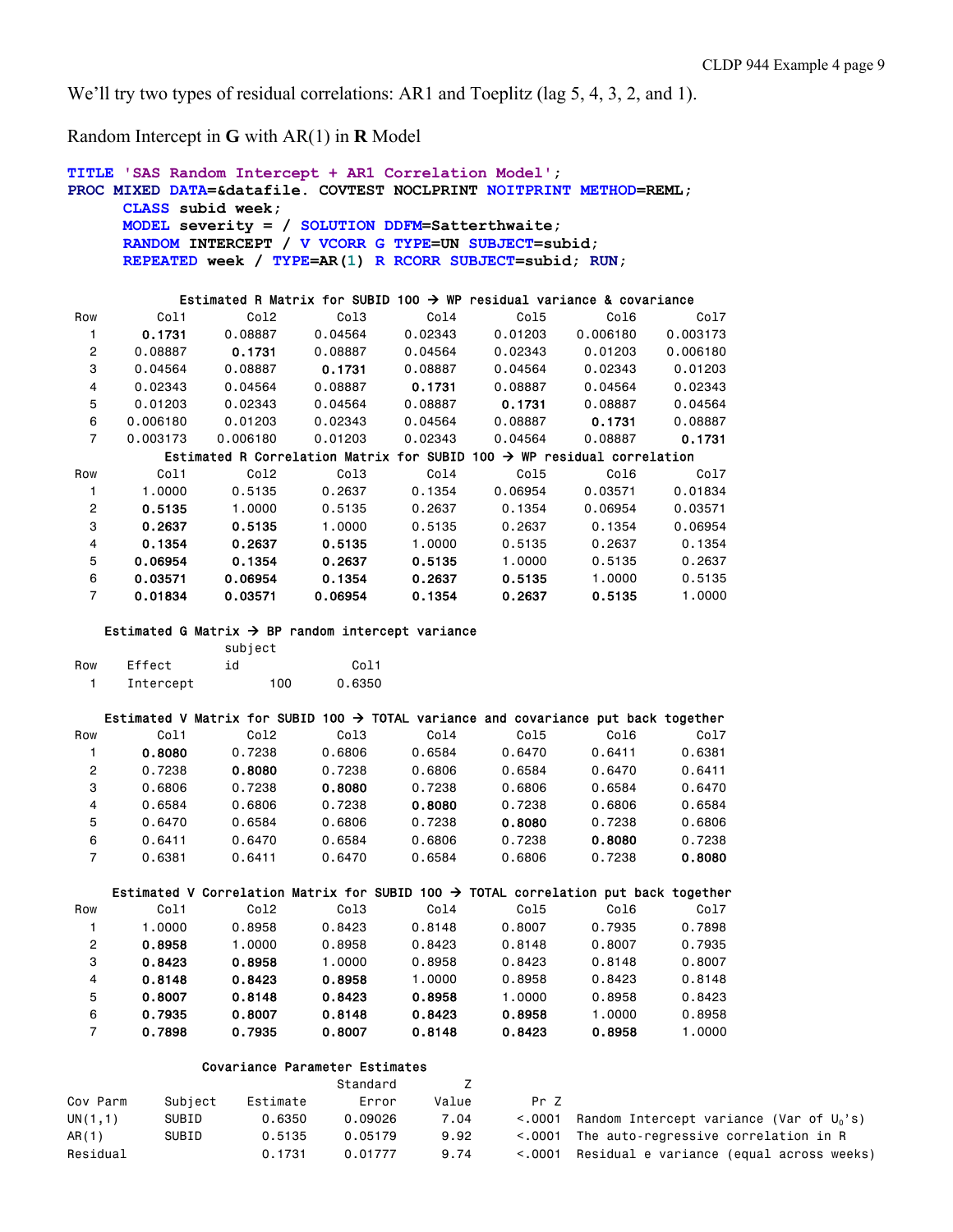#### Fit Statistics

|                          |       | $1.001110$ about $1.001$                |
|--------------------------|-------|-----------------------------------------|
| -2 Res Log Likelihood    | 943.8 | (homogeneous Toe                        |
| AIC (smaller is better)  | 949.8 |                                         |
| AICC (smaller is better) | 949.9 | adding the random<br>the R-only AR1, bu |
| BIC (smaller is better)  | 958.3 |                                         |

The AIC doesn't like this one better than our best model so far plitz), but the BIC could go either way. Although intercept variance is a significant improvement over the R-only at this still fits worse than  $UN(n-1)$ .

Random Intercept in **G** with Toeplitz(6) in **R** Model (allows 5 lagged covariances; sets the last one to 0)

```
TITLE 'SAS Random Intercept + Lag-5 Covariance Model'; 
PROC MIXED DATA=&datafile. COVTEST NOCLPRINT NOITPRINT METHOD=REML; 
     CLASS subid week; 
     MODEL severity = / SOLUTION DDFM=Satterthwaite; 
     RANDOM INTERCEPT / V VCORR G TYPE=UN SUBJECT=subid; 
     REPEATED week / TYPE=TOEP(6) R RCORR SUBJECT=subid; RUN; 
       Estimated R Matrix for SUBID 100 \rightarrow WP residual variance & covariance
 Row Col1 Col2 Col3 Col4 Col5 Col6 Col7 
 1 0.1562 0.07152 0.04321 0.003458 -0.01479 -0.01730 
   2 0.07152 0.1562 0.07152 0.04321 0.003458 -0.01479 -0.01730 
 3 0.04321 0.07152 0.1562 0.07152 0.04321 0.003458 -0.01479 
 4 0.003458 0.04321 0.07152 0.1562 0.07152 0.04321 0.003458 
 5 -0.01479 0.003458 0.04321 0.07152 0.1562 0.07152 0.04321 
 6 -0.01730 -0.01479 0.003458 0.04321 0.07152 0.1562 0.07152 
 7 -0.01730 -0.01479 0.003458 0.04321 0.07152 0.1562
```
#### Estimated R Correlation Matrix for SUBID 100  $\rightarrow$  WP residual correlation

| Row            | Col1       | Co12       | Co13       | Co14    | Col5       | Col6       | Co17       |
|----------------|------------|------------|------------|---------|------------|------------|------------|
|                | 1.0000     | 0.4579     | 0.2766     | 0.02214 | $-0.09467$ | $-0.1108$  |            |
| $\overline{2}$ | 0.4579     | 1.0000     | 0.4579     | 0.2766  | 0.02214    | $-0.09467$ | $-0.1108$  |
| 3              | 0.2766     | 0.4579     | 1.0000     | 0.4579  | 0.2766     | 0.02214    | $-0.09467$ |
| 4              | 0.02214    | 0.2766     | 0.4579     | 1.0000  | 0.4579     | 0.2766     | 0.02214    |
| 5              | $-0.09467$ | 0.02214    | 0.2766     | 0.4579  | 1.0000     | 0.4579     | 0.2766     |
| 6              | $-0.1108$  | $-0.09467$ | 0.02214    | 0.2766  | 0.4579     | 1.0000     | 0.4579     |
|                |            | $-0.1108$  | $-0.09467$ | 0.02214 | 0.2766     | 0.4579     | 1.0000     |

# Estimated G Matrix  $\rightarrow$  BP random intercept variance

|     |           | subject |                   |
|-----|-----------|---------|-------------------|
| Row | Effect    | id      | C <sub>0</sub> 11 |
|     | Intercept | 100     | 0.6541            |

#### Estimated V Matrix for SUBID 100  $\rightarrow$  TOTAL variance and covariance put back together

| Row            | Col1   | Co12   | Co13   | Co14   | Col5   | Co16   | Co17   |
|----------------|--------|--------|--------|--------|--------|--------|--------|
|                | 0.8104 | 0.7257 | 0.6974 | 0.6576 | 0.6394 | 0.6368 | 0.6541 |
| $\overline{2}$ | 0.7257 | 0.8104 | 0.7257 | 0.6974 | 0.6576 | 0.6394 | 0.6368 |
| 3              | 0.6974 | 0.7257 | 0.8104 | 0.7257 | 0.6974 | 0.6576 | 0.6394 |
| 4              | 0.6576 | 0.6974 | 0.7257 | 0.8104 | 0.7257 | 0.6974 | 0.6576 |
| 5              | 0.6394 | 0.6576 | 0.6974 | 0.7257 | 0.8104 | 0.7257 | 0.6974 |
| 6              | 0.6368 | 0.6394 | 0.6576 | 0.6974 | 0.7257 | 0.8104 | 0.7257 |
|                | 0.6541 | 0.6368 | 0.6394 | 0.6576 | 0.6974 | 0.7257 | 0.8104 |

#### Estimated V Matrix for SUBID 100  $\rightarrow$  TOTAL correlation put back together

| Row | Col1   | Co12   | Co13   | Co14   | Col5   | Col6   | Co17   |
|-----|--------|--------|--------|--------|--------|--------|--------|
|     | 1.0000 | 0.8955 | 0.8606 | 0.8115 | 0.7890 | 0.7859 | 0.8072 |
| 2   | 0.8955 | 1.0000 | 0.8955 | 0.8606 | 0.8115 | 0.7890 | 0.7859 |
| 3   | 0.8606 | 0.8955 | 1.0000 | 0.8955 | 0.8606 | 0.8115 | 0.7890 |
| 4   | 0.8115 | 0.8606 | 0.8955 | 1.0000 | 0.8955 | 0.8606 | 0.8115 |
| 5   | 0.7890 | 0.8115 | 0.8606 | 0.8955 | 1.0000 | 0.8955 | 0.8606 |
| 6   | 0.7859 | 0.7890 | 0.8115 | 0.8606 | 0.8955 | 1.0000 | 0.8955 |
|     | 0.8072 | 0.7859 | 0.7890 | 0.8115 | 0.8606 | 0.8955 | 1,0000 |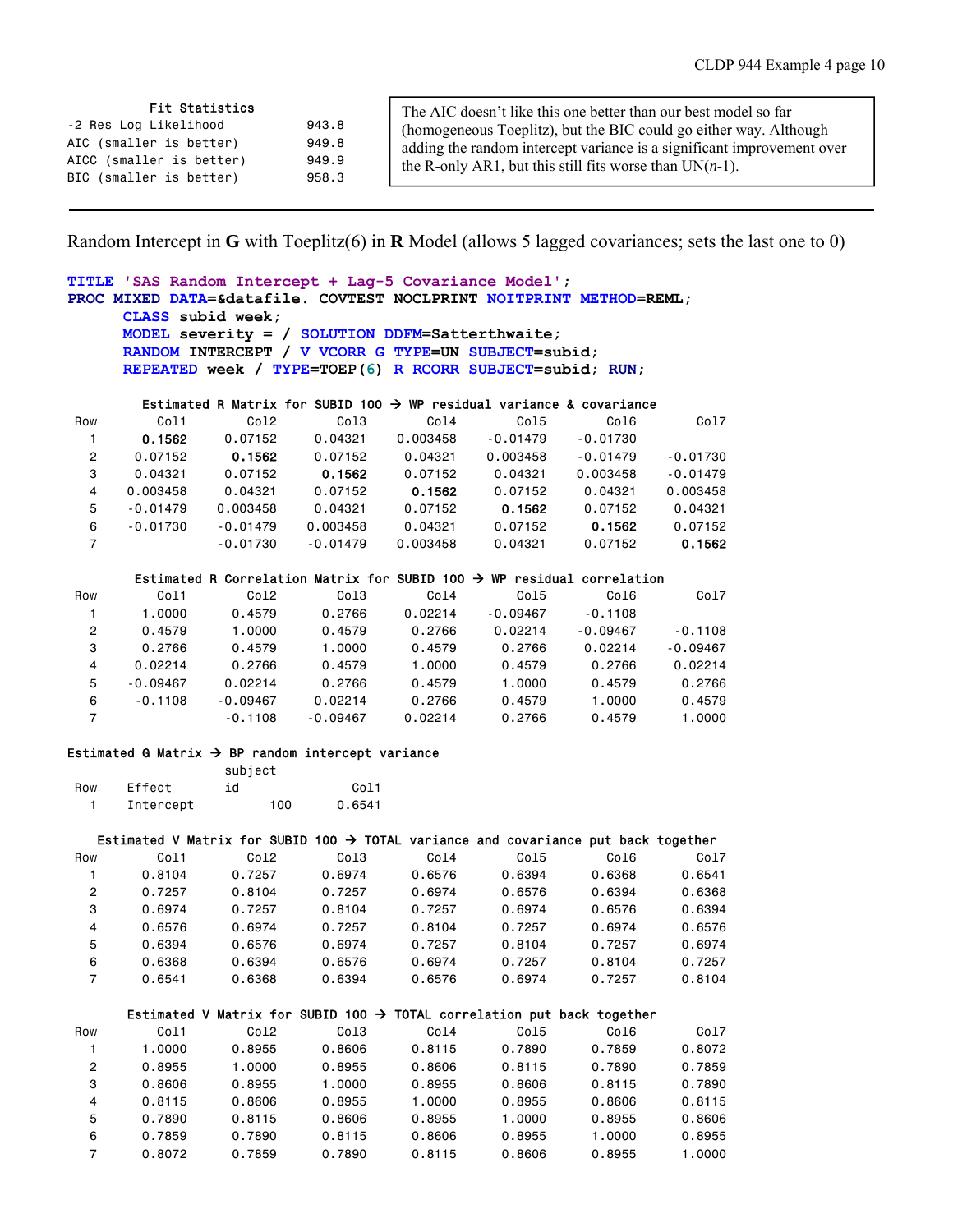## Covariance Parameter Estimates

|          |                          |            | Standard |         |          |                                                                                                                                                 |
|----------|--------------------------|------------|----------|---------|----------|-------------------------------------------------------------------------------------------------------------------------------------------------|
| Cov Parm | Subject                  | Estimate   | Error    | Value   | Pr Z     |                                                                                                                                                 |
| UN(1,1)  | SUBID                    | 0.6541     | 0.09179  | 7.13    | < 0.0001 | Random Intercept U <sub>0</sub> Variance                                                                                                        |
| TOEP(2)  | SUBID                    | 0.07152    | 0.02189  | 3.27    | 0.0011   | Residual covariance for t-1                                                                                                                     |
| TOEP(3)  | SUBID                    | 0.04321    | 0.02130  | 2.03    | 0.0425   | Residual covariance for t-2                                                                                                                     |
| TOEP(4)  | SUBID                    | 0.003458   | 0.02096  | 0.16    | 0.8690   | Residual covariance for t-3                                                                                                                     |
| TOEP(5)  | SUBID                    | $-0.01479$ | 0.01860  | $-0.80$ | 0.4266   | Residual covariance for t-4                                                                                                                     |
| TOEP(6)  | SUBID                    | $-0.01730$ | 0.01487  | $-1.16$ | 0.2444   | Residual covariance for t-5                                                                                                                     |
| Residual |                          | 0.1562     | 0.02178  | 7.17    | < 0.001  | Residual e Variance (equal across weeks)                                                                                                        |
|          | <b>Fit Statistics</b>    |            |          |         |          | This $RI + TOEP(n-1)$ 5-lag model is equivalent to the Toeplitz(n) 6-lag model<br>without the random intercept, as shown by the fit statistics. |
|          | -2 Res Log Likelihood    |            | 926.0    |         |          |                                                                                                                                                 |
|          | AIC (smaller is better)  |            | 940.0    |         |          | But this RI+5lag model has an interpretational advantage: rather than testing                                                                   |
|          | AICC (smaller is better) |            | 940.1    |         |          | whether the total lagged equationed (in $V$ ) is different than 0 it toots whether the                                                          |

But this RI+5lag model has an interpretational advantage: rather than testing whether the total lagged covariance (in **V**) is different than 0, it tests whether the lagged covariance (in **R**) is different from 0 *after taking out individual differences in level*. It looks like only some of the lags are significant, so we can probably simplify the model without hurting fit.

Summary of sequential models taking out lagged residual covariances:

BIC (smaller is better) 959.7

| TOEP(5) $\rightarrow$ 4 lags only:                                           | REML $-2LL = 927.2$ AIC = 939.2 BIC = 956.2 |                                                                      |
|------------------------------------------------------------------------------|---------------------------------------------|----------------------------------------------------------------------|
| TOEP(4) $\rightarrow$ 3 lags only:                                           |                                             | REML $-2LL = 927.3$ AIC = 937.3 BIC = 951.4 $\leftarrow$ Best so far |
| TOEP(3) $\rightarrow$ 2 lags only: REML -2LL = 933.6 AIC = 941.6 BIC = 952.8 |                                             |                                                                      |

```
TITLE 'SAS Random Intercept + 3-Lag TOEP Covariance Model – THE WINNER SO FAR'; 
PROC MIXED DATA=&datafile. COVTEST NOCLPRINT NOITPRINT METHOD=REML; 
      CLASS subid week;
```
**MODEL severity = / SOLUTION DDFM=Satterthwaite; RANDOM INTERCEPT / V VCORR G TYPE=UN SUBJECT=subid; REPEATED week / TYPE=TOEP(4) R RCORR SUBJECT=subid; RUN;** 

### Estimated R Matrix for SUBID 100  $\rightarrow$  WP residual variance & covariance

| Row            | Col1    | Co12    | Col <sub>3</sub>                                                                   | Co14    | Col5    | Col6    | Col7    |
|----------------|---------|---------|------------------------------------------------------------------------------------|---------|---------|---------|---------|
|                | 0.1702  | 0.08576 | 0.05791                                                                            | 0.01872 |         |         |         |
| $\overline{2}$ | 0.08576 | 0.1702  | 0.08576                                                                            | 0.05791 | 0.01872 |         |         |
| 3              | 0.05791 | 0.08576 | 0.1702                                                                             | 0.08576 | 0.05791 | 0.01872 |         |
| 4              | 0.01872 | 0.05791 | 0.08576                                                                            | 0.1702  | 0.08576 | 0.05791 | 0.01872 |
| 5              |         | 0.01872 | 0.05791                                                                            | 0.08576 | 0.1702  | 0.08576 | 0.05791 |
| 6              |         |         | 0.01872                                                                            | 0.05791 | 0.08576 | 0.1702  | 0.08576 |
| $\overline{7}$ |         |         |                                                                                    | 0.01872 | 0.05791 | 0.08576 | 0.1702  |
|                |         |         |                                                                                    |         |         |         |         |
|                |         |         |                                                                                    |         |         |         |         |
|                |         |         | Estimated R Correlation Matrix for SUBID 100 $\rightarrow$ WP residual correlation |         |         |         |         |
| Row            | Col1    | Col2    | Col <sub>3</sub>                                                                   | Co14    | Col5    | Col6    | Col7    |
|                | 1,0000  | 0.5038  | 0.3402                                                                             | 0.1100  |         |         |         |
| $\overline{c}$ | 0.5038  | 1,0000  | 0.5038                                                                             | 0.3402  | 0.1100  |         |         |
| 3              | 0.3402  | 0.5038  | 1.0000                                                                             | 0.5038  | 0.3402  | 0.1100  |         |
| 4              | 0.1100  | 0.3402  | 0.5038                                                                             | 1,0000  | 0.5038  | 0.3402  | 0.1100  |
| 5              |         | 0.1100  | 0.3402                                                                             | 0.5038  | 1.0000  | 0.5038  | 0.3402  |
| 6              |         |         | 0.1100                                                                             | 0.3402  | 0.5038  | 1,0000  | 0.5038  |

#### Estimated G Matrix  $\rightarrow$  BP random intercept variance

|     |           | subject |                   |
|-----|-----------|---------|-------------------|
| Row | Effect    | id      | C <sub>0</sub> 11 |
|     | Intercept | 100     | 0.6395            |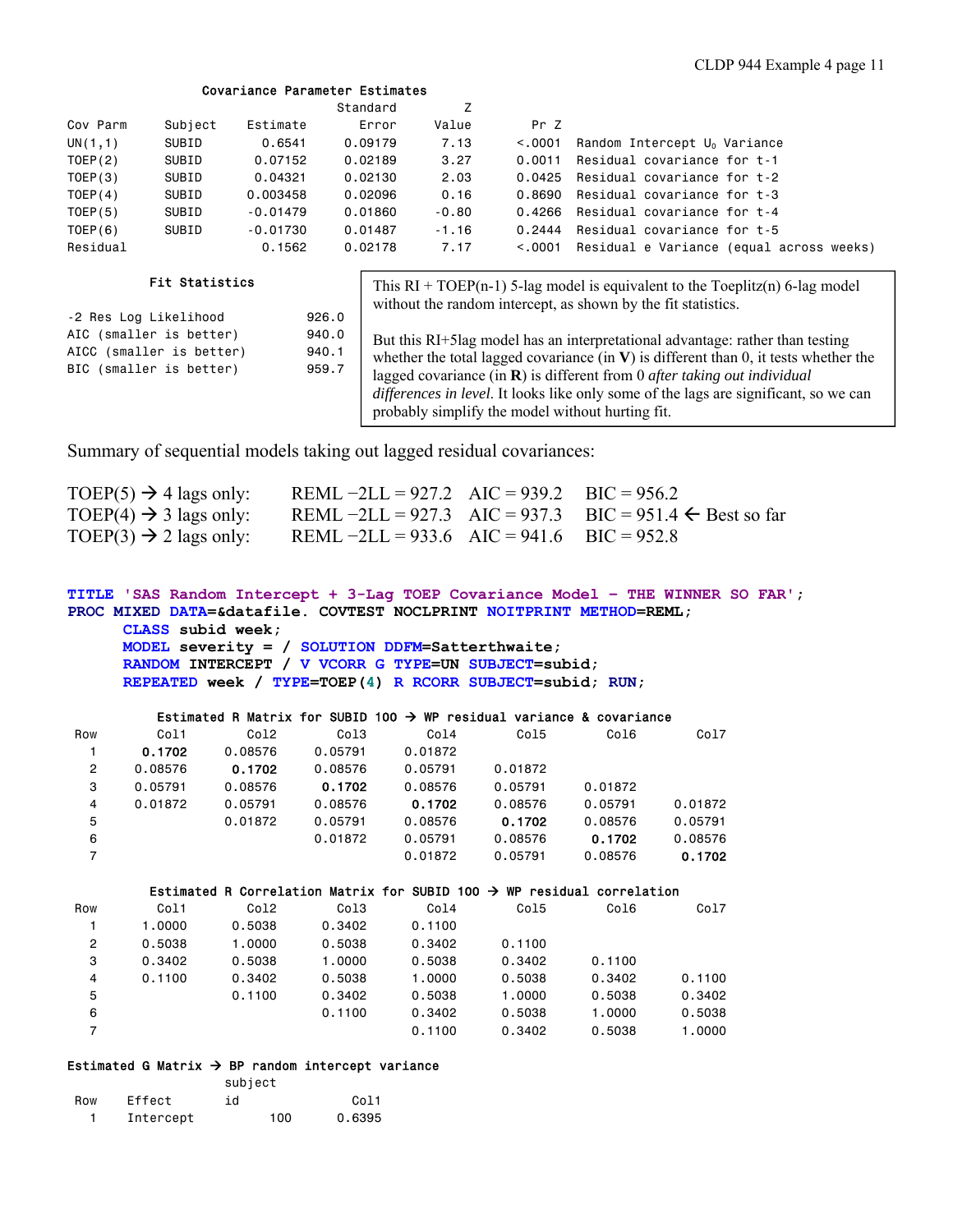# Covariance Parameter Estimates

|          |         |          | Standard |       |         |                                          |
|----------|---------|----------|----------|-------|---------|------------------------------------------|
| Cov Parm | Subject | Estimate | Error    | Value | Pr Z    |                                          |
| UN(1,1)  | SUBID   | 0.6395   | 0.09004  | 7.10  | < 0.001 | Random Intercept U Variance              |
| TOEP(2)  | SUBID   | 0.08576  | 0.01267  | 6.77  | < 0.001 | Residual covariance for t-1              |
| TOEP(3)  | SUBID   | 0.05791  | 0.009852 | 5.88  | < 0.001 | Residual covariance for t-2              |
| TOEP(4)  | SUBID   | 0.01872  | 0.007469 | 2.51  | 0.0122  | Residual covariance for t-3              |
| Residual |         | 0.1702   | 0.01401  | 12.15 | < 0.001 | Residual e variance (equal across weeks) |
|          |         |          |          |       |         |                                          |

# Fit Statistics

| -2 Res Log Likelihood    | 927.3 |
|--------------------------|-------|
| AIC (smaller is better)  | 937.3 |
| AICC (smaller is better) | 937.4 |
| BIC (smaller is better)  | 951.4 |

Predicted Total V Matrix from Random Intercept  $(G) + 3$ -Lag TOEP Covariance  $(R)$ :

|     |        | Estimated V Matrix for SUBID 100 $\rightarrow$ TOTAL variance and covariance put back together |                  |        |        |        |        |
|-----|--------|------------------------------------------------------------------------------------------------|------------------|--------|--------|--------|--------|
| Row | Co11   | Co12                                                                                           | Col <sub>3</sub> | Co14   | Co15   | Co16   | Co17   |
|     | 0.8097 | 0.7252                                                                                         | 0.6974           | 0.6582 | 0.6395 | 0.6395 | 0.6395 |
| 2   | 0.7252 | 0.8097                                                                                         | 0.7252           | 0.6974 | 0.6582 | 0.6395 | 0.6395 |
| 3   | 0.6974 | 0.7252                                                                                         | 0.8097           | 0.7252 | 0.6974 | 0.6582 | 0.6395 |
| 4   | 0.6582 | 0.6974                                                                                         | 0.7252           | 0.8097 | 0.7252 | 0.6974 | 0.6582 |
| 5   | 0.6395 | 0.6582                                                                                         | 0.6974           | 0.7252 | 0.8097 | 0.7252 | 0.6974 |
| 6   | 0.6395 | 0.6395                                                                                         | 0.6582           | 0.6974 | 0.7252 | 0.8097 | 0.7252 |
| 7   | 0.6395 | 0.6395                                                                                         | 0.6395           | 0.6582 | 0.6974 | 0.7252 | 0.8097 |

Original observed (Unstructured R) Matrix (i.e., what it's trying to match with fewer parameters):

|                |        | Estimated R Matrix for SUBID 100 $\rightarrow$ TOTAL variance & covariance |                  |        |        |        |        |
|----------------|--------|----------------------------------------------------------------------------|------------------|--------|--------|--------|--------|
| Row            | Col1   | Co12                                                                       | Col <sub>3</sub> | Co14   | Col5   | Col6   | Col7   |
|                | 0.7477 | 0.7190                                                                     | 0.6817           | 0.6807 | 0.6124 | 0.6182 | 0.6328 |
| $\overline{2}$ | 0.7190 | 0.8266                                                                     | 0.7428           | 0.7475 | 0.6571 | 0.6619 | 0.6541 |
| 3              | 0.6817 | 0.7428                                                                     | 0.8346           | 0.7498 | 0.6524 | 0.6390 | 0.6172 |
| 4              | 0.6807 | 0.7475                                                                     | 0.7498           | 0.8366 | 0.7292 | 0.7206 | 0.6805 |
| 5              | 0.6124 | 0.6571                                                                     | 0.6524           | 0.7292 | 0.8285 | 0.7280 | 0.7313 |
| 6              | 0.6182 | 0.6619                                                                     | 0.6390           | 0.7206 | 0.7280 | 0.7911 | 0.7352 |
| 7              | 0.6328 | 0.6541                                                                     | 0.6172           | 0.6805 | 0.7313 | 0.7352 | 0.8464 |

One last thing to check – do the residual variances in **R** need to be heterogeneous?

**TITLE 'SAS Random Intercept + Lag-3H TOEP Correlation Model'; PROC MIXED DATA=&datafile. COVTEST NOCLPRINT NOITPRINT METHOD=REML; CLASS subid week; MODEL severity = / SOLUTION DDFM=Satterthwaite; RANDOM INTERCEPT / V VCORR G TYPE=UN SUBJECT=subid; REPEATED week / TYPE=TOEPH(4) R RCORR SUBJECT=subid; RUN;** 

# Estimated R Matrix for SUBID 100  $\rightarrow$  WP residual variance & covariance Row Col1 Col2 Col3 Col4 Col5 Col6 Col7  $\begin{array}{cccccccc} 1 & \textbf{0.1261} & 0.06946 & 0.06022 & 0.01485 \\ 2 & 0.06946 & \textbf{0.1462} & 0.09301 & 0.05131 \\ 3 & 0.06022 & 0.09301 & \textbf{0.2261} & 0.09152 \end{array}$  2 0.06946 0.1462 0.09301 0.05131 0.01985 3 0.06022 0.09301 0.2261 0.09152 0.07918 0.02044 4 0.01485 0.05131 0.09152 0.1416 0.08986 0.05187 0.01808

 5 0.01985 0.07918 0.08986 0.2180 0.09231 0.07197 6 0.02044 0.05187 0.09231 0.1494 0.08546 7 0.01808 0.07197 0.08546 0.1868